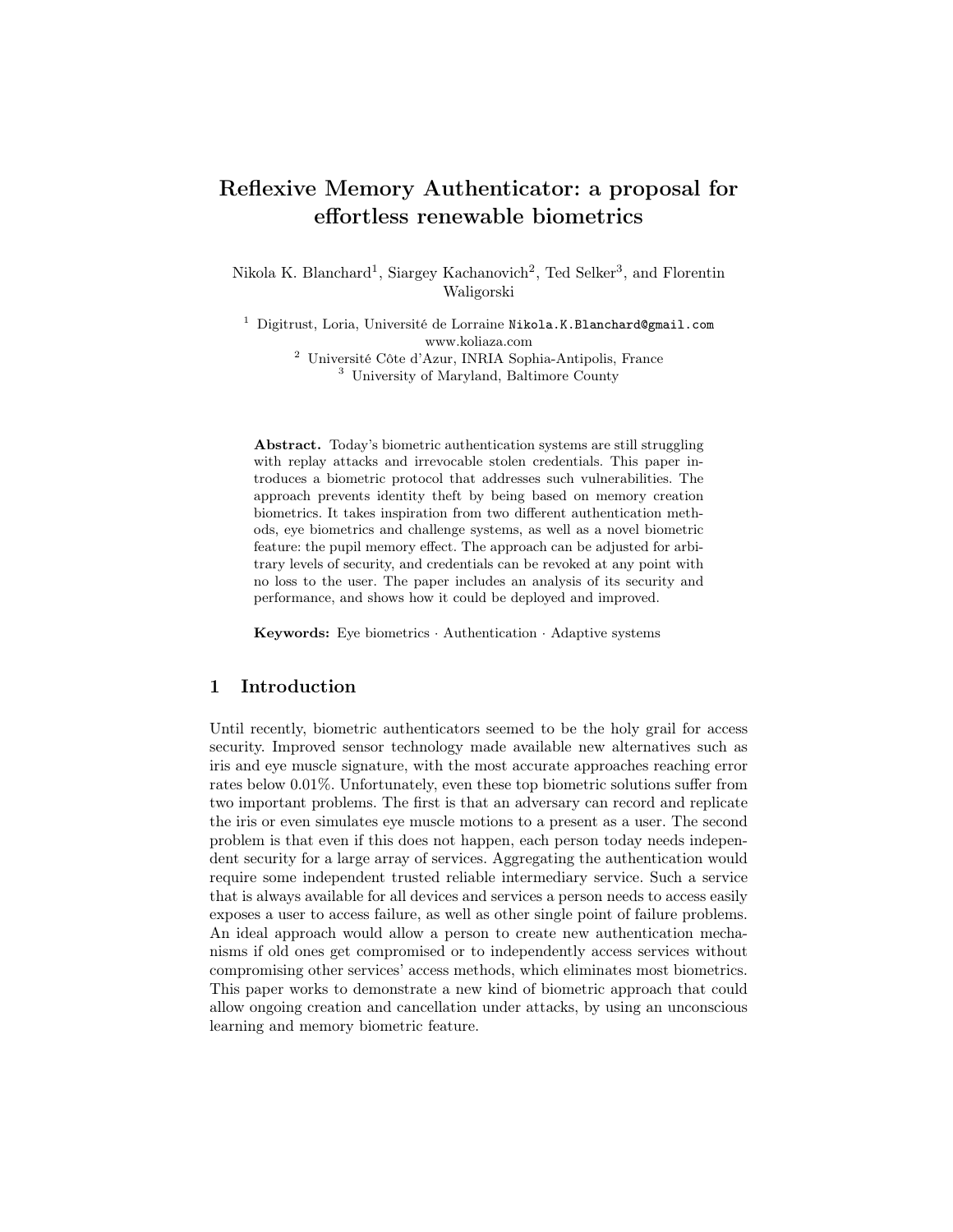Contributions. We propose a mutable reflexive biometric authentication system that does not suffer from credential theft and re-use, with arbitrary security due to a time-security trade-off. We analyse its security against multiple standard attacks, and the principal obstacles to its implementation in practice. This proposal is presented to motivate development, and although the system could be used today, empirical tests will be needed to validate and optimise its performance.

This paper is structured as follows: Sections 2 and 3 go over the related work for the two main authentication methods on which the protocol is based. Section 4 introduces the specific biometric mechanism used, and Section 5 goes over the details of the protocol. Section 6 analyses the resistance of the protocol to multiple kinds of attacks. Finally, extensions of this protocol to different usecases, vulnerabilities, and potential improvements are discussed in Section 7.

# 2 Challenge-based authentication

#### 2.1 Text challenges

Typical challenge-based authentication uses text questions: requesting answers to a series of questions or the completion of a list of tasks. Such approaches can achieve a relatively high level of security, with a higher promised level of usability than common passwords. This idea has been around since at least the early 1990s, initially as a list of personal questions [49].

This kind of system suffers from multiple issues, however:

- It is vulnerable to targeted attacks when the information is available [21].
- Free-form answers can lead to high error rates and frustration as people might misremember the exact spelling they used [43].
- To achieve high entropy, a potentially long sequence of challenges is needed. This requires more time and effort from the user and increases the system complexity [21].
- A large set of potential challenges is needed to avoid repetition of challenges between different services. User-provided challenges are also riddled with usability and security issues [22].

As such, text challenges have been superseded by different systems, based on intrinsic human visual pattern recognition abilities.

## 2.2 Graphical challenges

The main alternative to text challenges is visual — or graphic — passwords, where the user is confronted with a sequence of images and has to react, for example, by identifying known pictures [20], especially pictures of faces [6]. An alternative is to click on certain zones in a sequence of pictures, which can either come from an image corpus or be automatically generated [7, 48]. Some research has also looked at mixing different methods and mnemonics, such as storytelling plus visuals [37] or sound-augmented visual passwords [46].

This does not solve all the problems mentioned, however: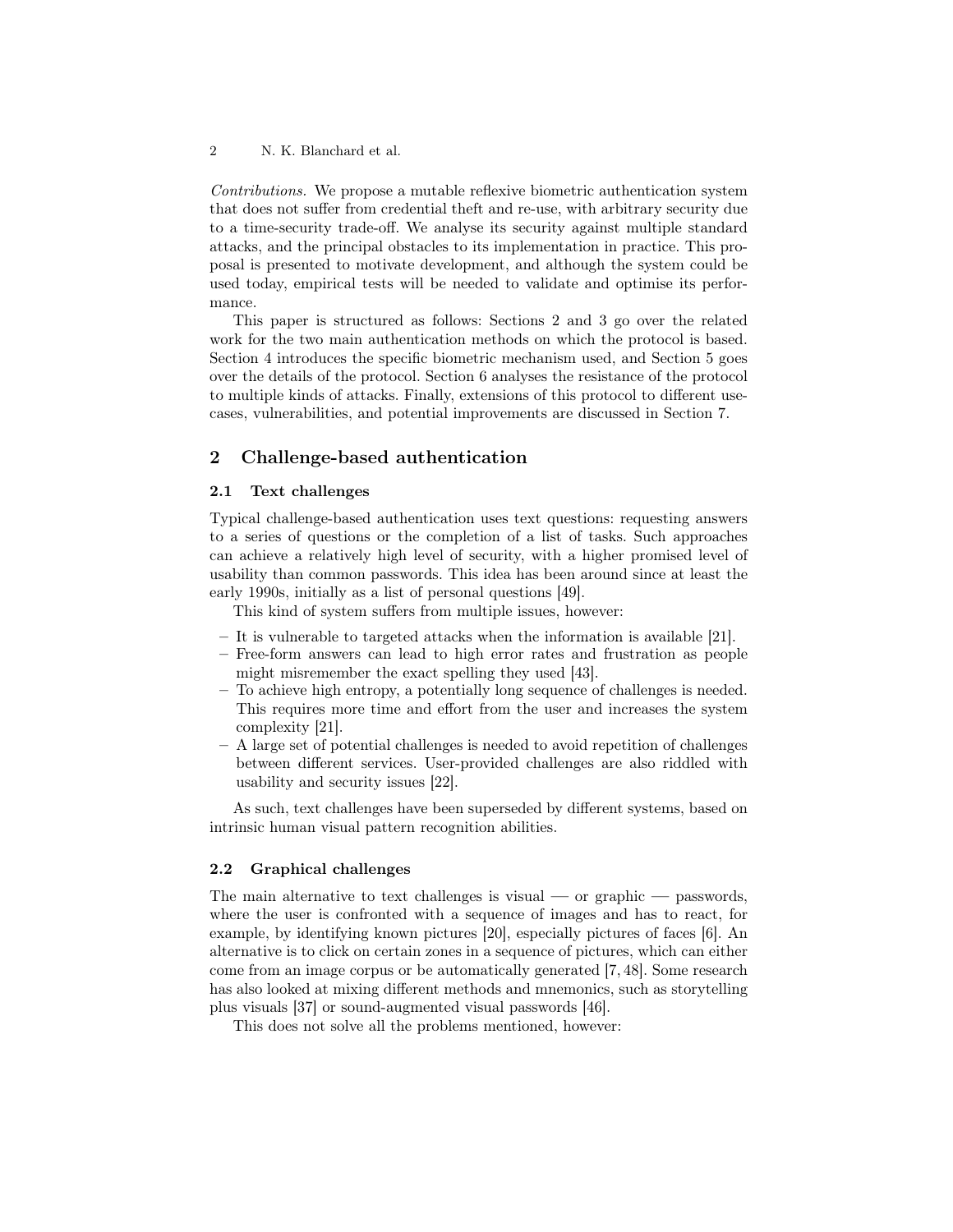- It still requires either more complex challenges or a long sequence of challenges.
- Any system used by multiple service providers encounters the same risk of challenge re-use.
- Depending on the structure of the interaction, the systems are generally quite vulnerable to another person or camera recording what the visual challenge is by "shoulder-surfing" [28].
- Attempts at limiting shoulder-surfing impose strong constraints on the image set sizes [1], and come with an entropy cost.

Techniques inspired by these challenges are still present in the forms of CAPTCHAs, often in conjunction with passwords systems to frustrate automated attacks through rate-limiting [18, 24]. While they are present in multiple popular commercial solutions, such systems have not solved the central issue of authentication. We now turn to biometric authentication, which has been considered as a lower-effort security approach and plausibly an ultimate alternative to passwords.

# 3 Biometric authentication methods

For the purpose of authentication, a wide array of biometrics features has been used, going from hand shape to finger-print, voice print, or typing patterns. These methods have been used for decades, initially with limited uses in specific high-security sectors, such as banking or the military in the 1970s [30]. Their prevalence has increased dramatically in recent years, with more than 40% of users unlocking their phones through fingerprints or face recognition in 2018 [17]. A central issue to biometric authentication is the possibility to steal biometric information and use it later in what is called a replay attack. A large amount of work has been done to solve this, going from storing data in a way that is not directly re-usable [8, 33, 29] to using parallel systems to make sure that the sensor is not being fooled by a previously captured video [40, 27].

#### 3.1 Error rates

Comparing biometric features and authentication systems requires a common metric. The most frequently used metric depends on two error rates: false rejection rate (FRR) and false acceptance rate (FAR). The false rejections, although not being a critical security issue, are a source of frustration of the users. The false acceptances, on the other hand, are a security failure. The two error rates are related: the stricter the system is, the lower the FRR and the higher the FAR become. Hence, we generally use the equal error rate (EER), the tolerance level for which FAR and FRR are equal. These rates are generally within 1% and 6-7% for any kind of authentication except for the iris-based ones, which have 0.01% EER but — like most classical biometrics — are not renewable and are vulnerable to theft. Even multimodal biometrics — where one uses multiple sources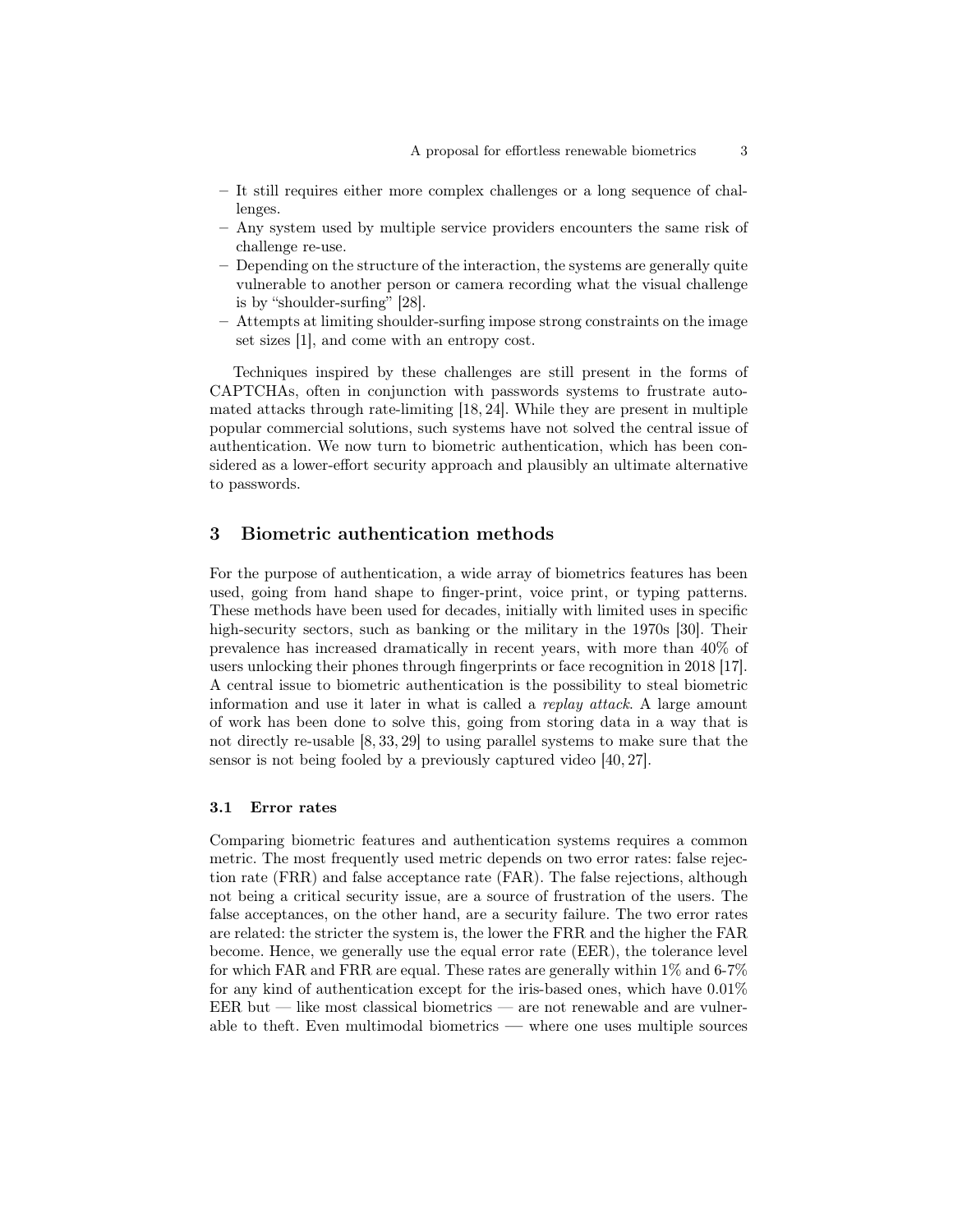and biometric features for liveness detection and improved error rates [41] rarely improve below 0.2% EER [8, 16, 42]. Making the strong assumption that the user data are quite well-distributed — which is far from guaranteed this corresponds to a min-entropy below 7 bits, on par with typical password systems. Moreover, most of the EER mentioned in papers on biometrics are against non-optimised adversaries: for a given set of user patterns, they check which proportion would be accepted as sufficiently similar to another user. An adversary that can compute an optimal distribution of fake patterns to cover the space of user data points more efficiently might get a success rate high enough to impersonate more than 10% of users despite a three-strike policy<sup>4</sup> .

#### 3.2 Eye and reflexive biometrics

After problems were discovered in fingerprint-based authentication, focus shifted to eye biometrics, with more than a hundred papers published on the subject in the last decade. Most of the research has been on iris recognition [4], where the unique patterns present in the iris allows for a much lower EER. More recently, eye movements have received a lot of interest, as muscular performance is quite distinctive [3, 25, 16]. Despite the much improved EER, the unchangeability of the underlying biometric pattern stays an intrinsic problem for nearly all biometric authentication systems.

As such, some of the proposed systems have been inspired by challenge systems. Notably, multiple systems were developed based on gaze analysis, which concentrates on how the eye moves when faced with specific images [15, 12]. In 2016, Sluganovic *et al.* proposed a challenge-based eye movement system [47], in which the server creates challenges in the form of a single dot quickly moving on a screen. As the point's location is random, it prevents replay attacks. The speed and patterns in the eye's movement are characteristic of the user's muscle function and allow them to authenticate them. This uses the user's unconscious reflexes, which means that it is quite low-effort to the user. However, the system still depends on a hidden model of the user's muscles. As such, it is vulnerable to an adversary that can compute a sufficiently accurate model of the user. Once this model is computed, it is impossible to reset the stimulus pattern. This means that the user cannot safely use that biometric on this service, or any other service, potentially compromising dozens of accounts.

To this date, there seems to be only one type of biometric authentication systems that are based on partially unconscious actions while being resettable. That is, where the stimulus and the reaction pattern can instantly be changed if they become compromised, just as one resets their password. These systems are all based on electro-encephalography (EEG), and tend to give an arbitrary task to the user before recording their electrical brain patterns — which are not consciously controllable — while they do so  $[2, 32, 10]$ . Alas, they suffer from common EEG drawbacks [11]:

– they tend to have high EER;

<sup>4</sup> Meaning that the person trying to authenticate is blocked after three failed attempts.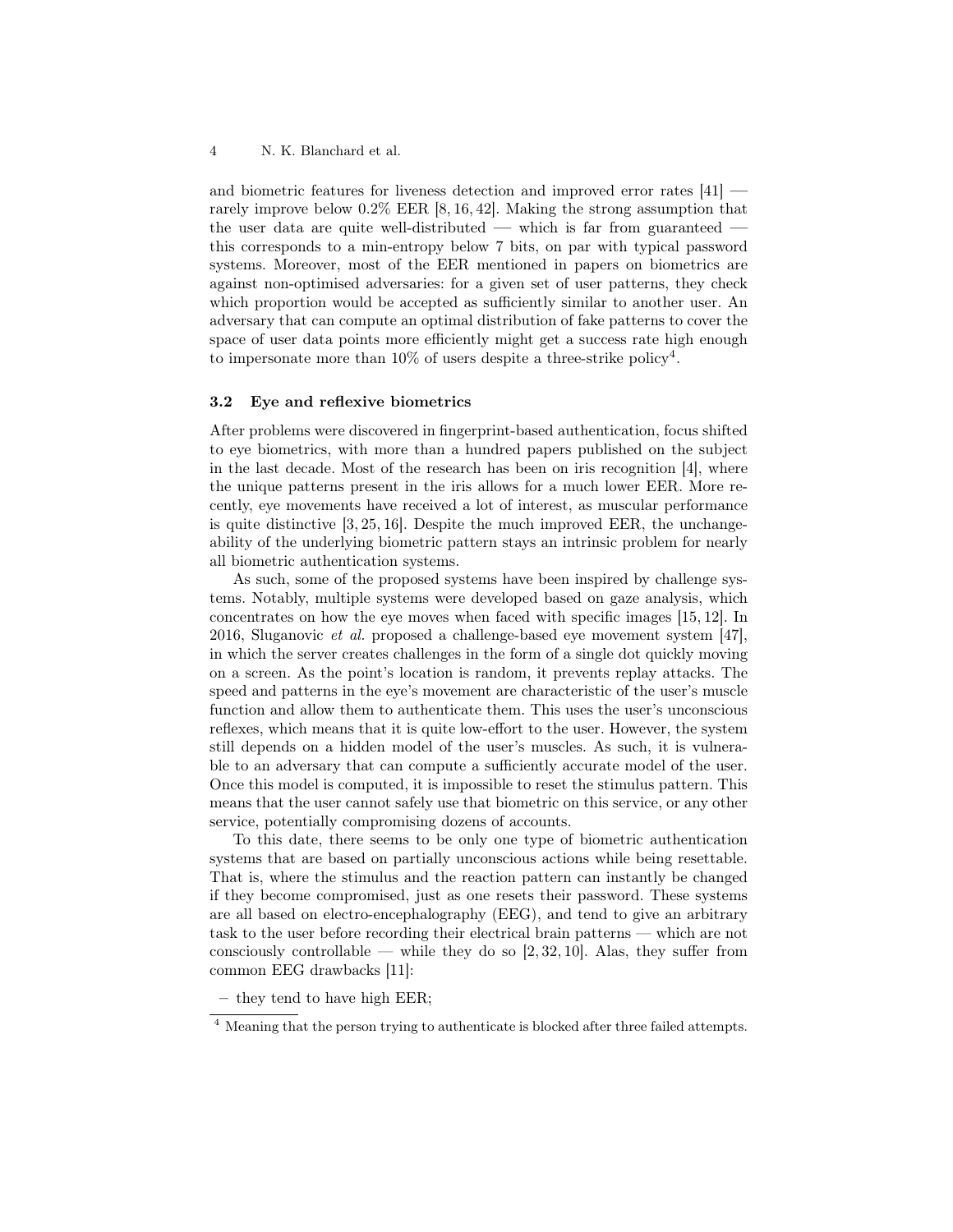- they are costly and require specialised equipment that can be hard to set up;
- they require an extended time to capture and process the signals;
- they are not entirely stable over extended time periods.

Our idea is to create reflexive challenge biometrics that rely on a different biometric feature that has not been used previously for this purpose. Results on this feature from the psychological literature are presented in the next section.

# 4 The pupil memory reflex

The interactions between memory and eye behaviour have been studied for more than half a century [34, 36, 39] and are still a subject of ongoing research [23, 9, 13]. In 1967, Roger N. Shepard showed that recognition memory for pictures vastly exceeded recognition memory for words. A week after having been shown a set of 600 pictures, users who were shown two pictures and were asked to select the ones they had seen previously were correct 87.0% of the time. Even after four months without being shown pictures, they still managed to be right 57.7% of the time [34]. 5 years later, Geoffrey R. Loftus showed that pupil patterns could predict how well remembered an image would be [31]. Part of this memorisation is conscious, but some unconscious processing is also involved [19].

The feature central to the Reflexive Memory Authenticator protocol is quite simple: when presented with a stimulus, the pupil contraction reflex indicates how new the stimulus is to the user. More precisely, the pupil starts contracting between 200ms and 300ms after the stimulus starts. After this contraction and depending on whether the stimulus is still present, the pupil dilates back to its baseline over the course of a few seconds.

The contraction effect tends to be faster with novel stimuli, in which case it also takes more time to get back to the baseline. This is directly influenced by how familiar the image is. This effect has been shown through both declarative experiments — where the user states whether the image is familiar — and free viewing — where the already-seen images are recorded. In experiments performed by Naber, Frässle, Rutishauser, and Einhäuser [35], 48 participants were shown a list of pictures to memorise, and were later shown some of those pictures or new pictures randomly, while their pupil behaviour was recorded. Figure 1 shows the evolution of pupil size during retrieval on the right. Two main curves show this effect  $-$  depending on whether the user judged the picture familiar or not — and confidence intervals, which start diverging while the image is still shown (before the 1s mark). Figure 2 on top shows a similar curve with curve slopes.

A second effect also shown in the same study was that, during memorisation, pupil size can also serve as an indicator of whether the image would later be remembered. This is shown on Figures 1 on the left and 2 on the bottom.

An interesting effect, shown in [5], is that this effect is strongly modulated by the emotional content. Violent and erotic images elicit stronger and slightly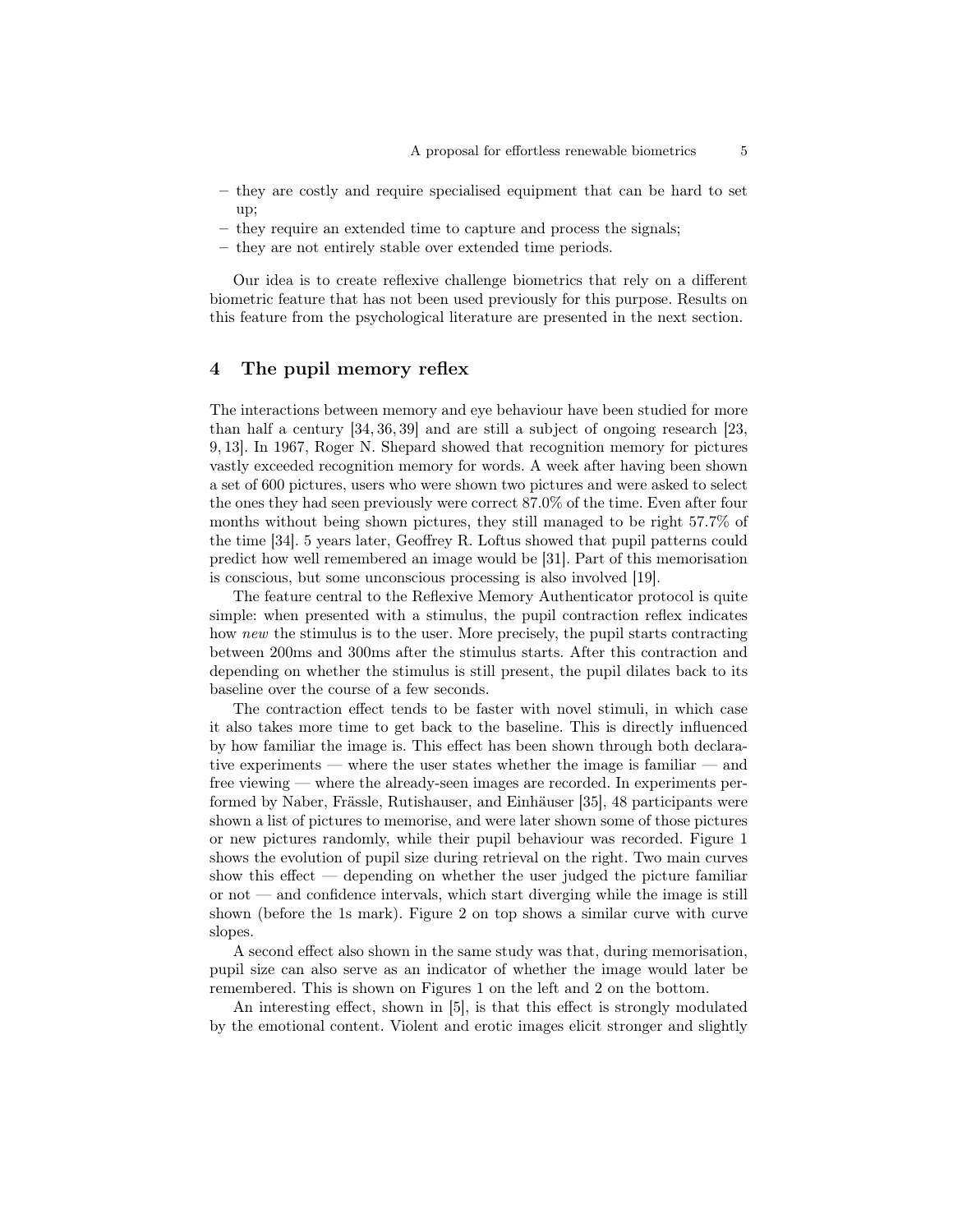

Fig. 1. Figures redrawn from [35, Figure 3A (left) and 4A (right), Experiment 1], showing the evolution of the pupil size during the memorisation phase (left) and retrieval phase (right). The red curve corresponds to an image that the user later forgets, and the blue one to a picture that is remembered. The green curve corresponds to a picture that the user remembers, and the yellow one to a picture that is perceived as novel. The grey area corresponds to when the images are on screen.



Fig. 2. Figure redrawn from [35, Figure 1B (top) and 1C (bottom)], showing the evolution of the pupil size during the memorisation and retrieval phase. The slopes vary depending on whether the image will later be judged as novel (top) or is being judged as novel (bottom) — and how confident the user is in that judgement (not shown here). The grey areas correspond to when the images are on screen.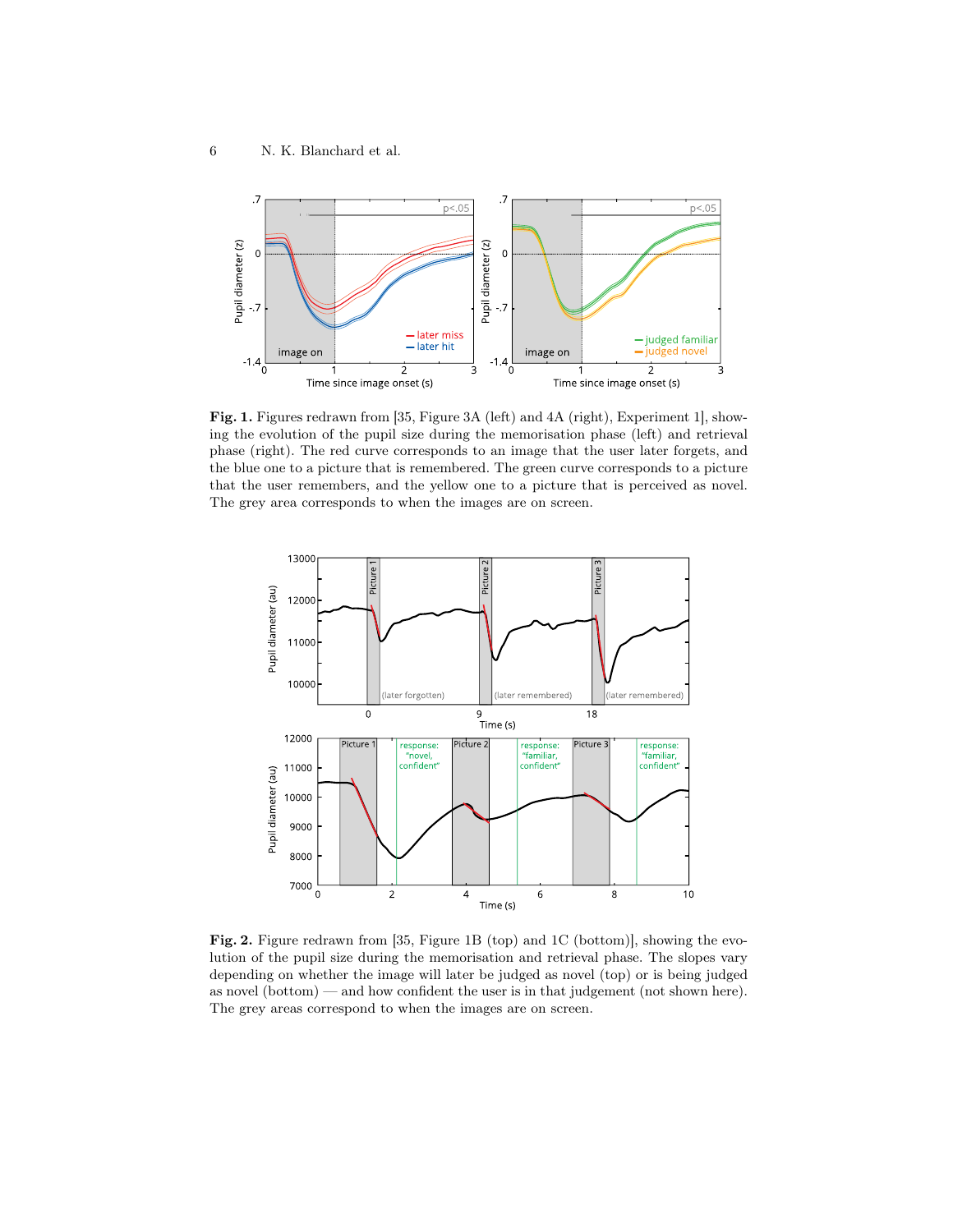different responses. Image content as well as uniqueness will affect the protocol, and care has to be taken on the choice of image database.



Fig. 3. Figure redrawn from [5, Figure 1], showing the evolution of pupil size as a function of time, novelty of stimulus, and emotional content. The image is shown for 3 seconds starting from 0 (the baseline is shown for 1s before the stimulus).

Without user effort beyond observing a sequence of images, this method can reliably decide whether the user is familiar with an image that might have previously been shown. The main question is how quickly this decision can be made, with most experiments Many experiments leave multiple seconds of rest for the pupil to return to baseline dilation, showing only one new image every three seconds, which allows them to know quite accurately whether the image was novel. This delay depends on cognitive and perceptual phenomena which are affected by factors including sleep, mood and intoxication. More experimentation may reveal further constraints on image recognition.

With all the building blocks in place, it's now time to introduce the Reflexive Memory Authenticator protocol.

# 5 Using reflexive pupil dilation for authentication

The protocol has two different modes of functioning: when the user registers for the first time, and when they try to authenticate afterwards.

## 5.1 Basic protocol

Registration. At the registration phase, the user provides their username, and the system selects a set of images (say, 30) and records that they correspond to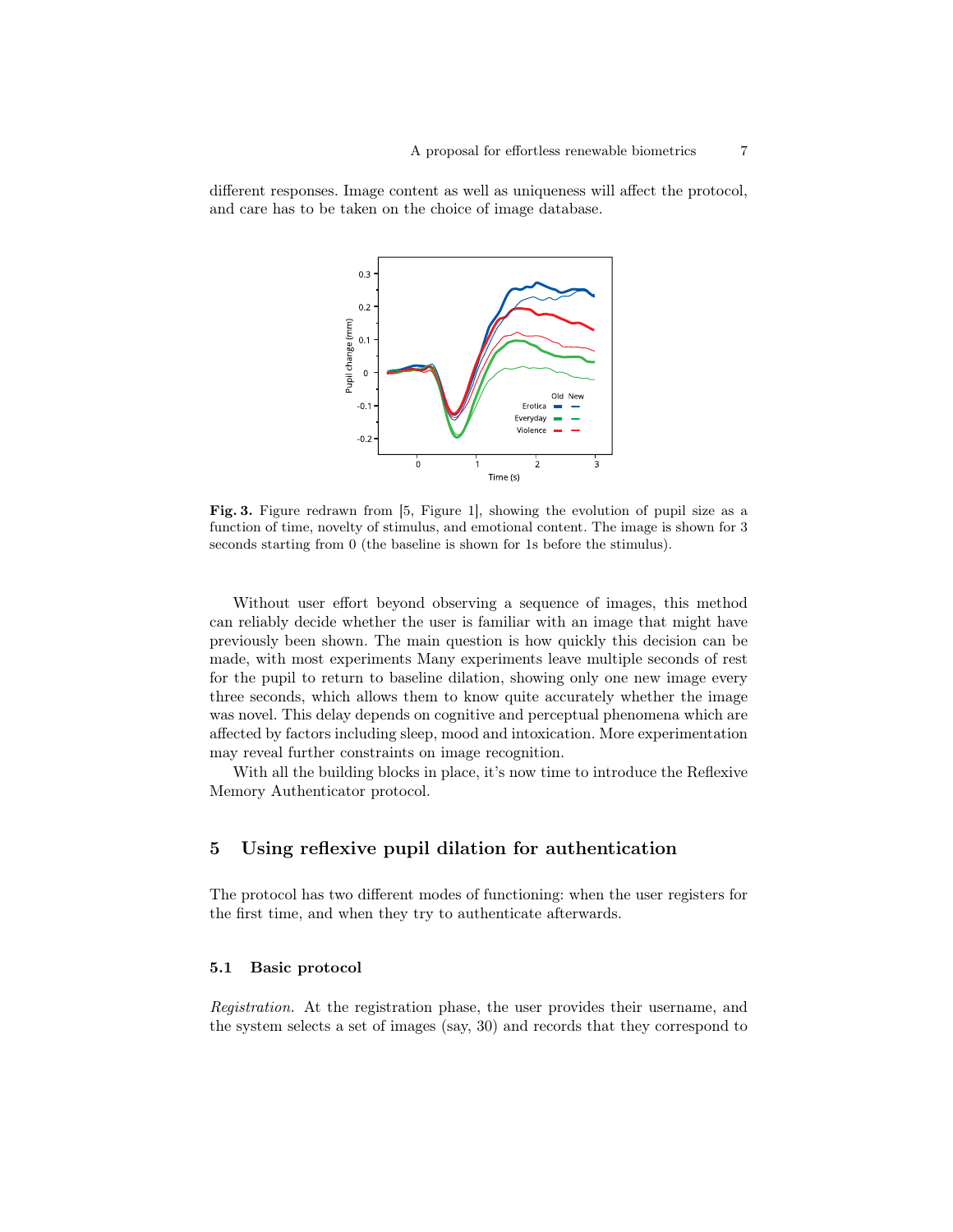the user. The server tells the user to look attentively at the following pictures and shows them one by one for  $1.5$  seconds each<sup>5</sup>.

Authentication. Each time the user tries to authenticate, the protocol works as follows:

- The system computes two lists of images. The first comes from the set of known images (based on the ones recorded in the registration phase), and the other comes from a database of never-seen-before images.
- In a series of rounds, an image is selected from one of the two lists, with probability 1/2 for each.
- The image is shown to the user for a recognition period of 1s. The screen then becomes blank for 1s to allow the user to return to their baseline.
- The system evaluates if dilation of the user's pupil corresponds to whether the shown image is known or unknown to the user.
- The system estimates the probability that the person who is trying to authenticate is indeed the user.
- If the probability exceeds a certain threshold, the system logs the user in.
- If more than a reasonable number of images (e.g. 50) have been shown or the probability is below a second threshold (indicating a very high probability of spoofing attempt), the system requires a CAPTCHA and warns the user of the attempt.
- Otherwise, the system chooses another image to show to the user from one of the two lists at random.
- If the user manages to get authenticated but had the wrong reaction to at least one unknown image, the one with the strongest reaction is added to the list of known images.

In practice, many explicit and implicit parameters that impact the performance of the Reflexive Memory Authenticator, which are covered below.

## 5.2 Implementation constraints and parameters

Before implementing this protocol in practice, here are the questions we must ask:

- Which images should be considered?
- How long should each image be shown, and how long should the resting period between images be?
- How do we ensure that the protocol eliminates noise coming from pupil size variability due to environmental conditions (such as glasses, camera characteristics, lighting variations)?
- Should known and unknown images be shown with the same probability?
- Which thresholds should govern acceptance, rejection, and continued testing?

 $5$  This is enough for the users to have high memory performance as in [35], while still being faster than nearly all password composition policies [44]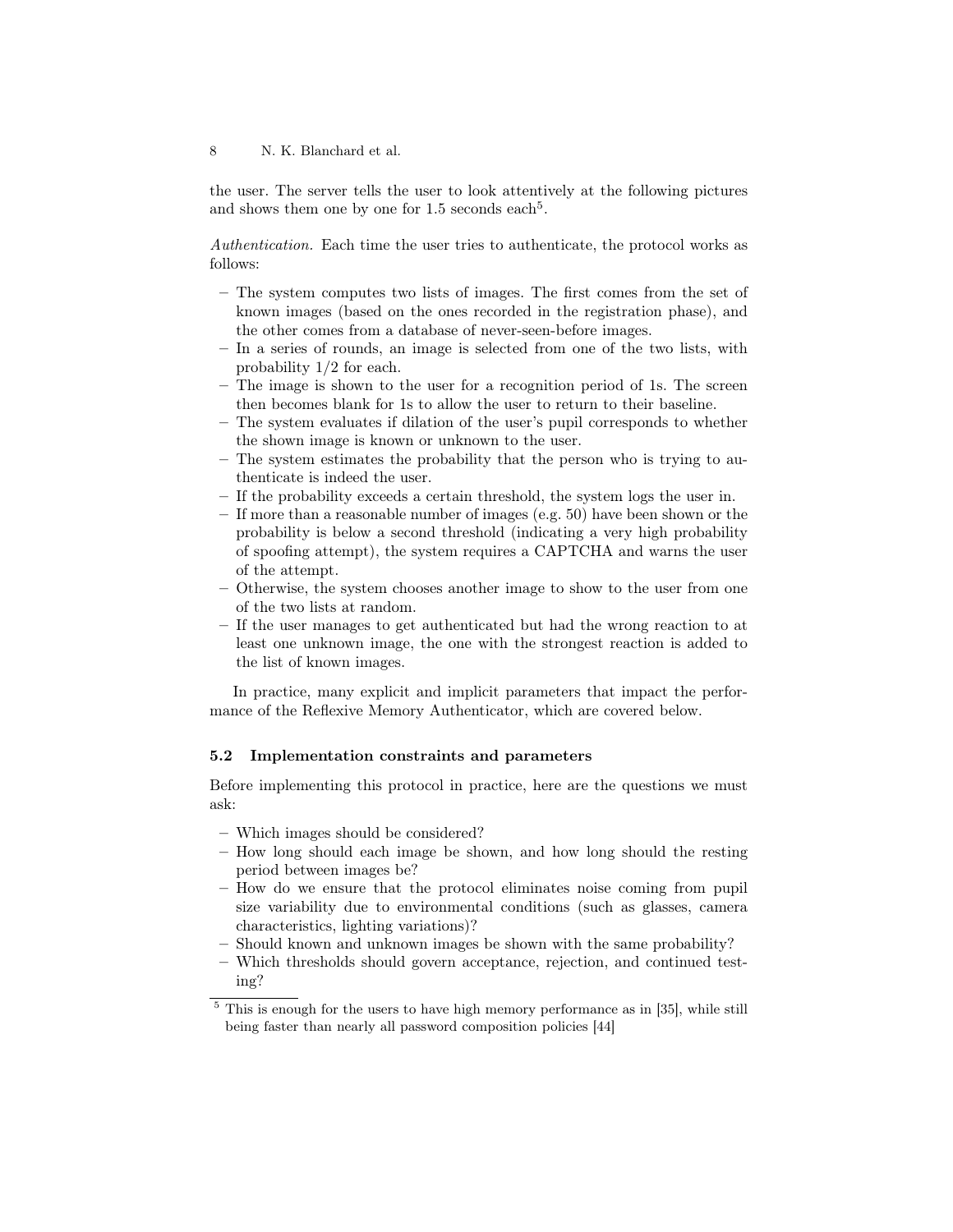- How can targeted attacks be prevented?
- What should be the protocol for retiring images from the known set?
- How should the system keep track of which images are treated as known?

We will go over the first three questions here, before addressing the last four in Section 6.

Image types and sources. Natural scenes — for example, pictures of mountains, flowers or clouds — have been used in multiple studies [35, 23, 5] and form a common baseline. However, emotionally loaded images can elicit different reactions [5], and this could affect the system, both negatively or positively.

The system requires many unseen images for each login attempt. It then needs appropriately large databases to avoid the user seeing an image twice and being too familiar with it. For example, consider 20 authentication attempts per day, each with 20 novel images. Assuming that an image can be reused after six months, this would require 72000 images to be drawn without repetition. It could easily be done with the multiple online databases numbering in the millions of public domain images — such as Wikimedia Commons (https://commons.wikimedia.org), Snappygoat (https://snappygoat.com) or Free-images (https://free-images.com).

For the images to be drawn at random with little to no repetition, we would have to avoid the collision [26]. This would require close to 4 billion images, so the server needs to store at least partial information on the images seen. Subsection 6.6 expands on how to do this.

Time parameters. A parameter with a direct linear impact on usability is the delay per image. For example, each image can be shown for 1s, with a rest period of 2s, as has been done in previous psychological studies [35]. This means that to show 20 images — a lower bound to get the equivalent of 20 bits of security — a whole minute of authentication would be required. To keep a high level of usability, making the authentication process no-effort is not enough  $-$  it should also be quite fast, to avoid disturbing the user's workflow. The problem is that the shorter the time allowed for both presentation and rest, the harder it becomes to discriminate between the two contraction modes corresponding to a known or unknown image.

A lowered accuracy could still improve security by showing images at an increased rate. Based on previous work, an upper bound on the frequency, assuming no resting period, would be around 3 images per second [35]. For example, instead of a 95% classification accuracy in 3s, a system with 75% accuracy in 0.5s could take much less time to authenticate a user, depending on the actual number of errors. This kind of frequency brings two problems, however. First, it provides less data on an earlier time frame, which shows a less marked pupil memory effect. Second, it means that there is an interference because of the lack of resting period. This requires much more advanced statistical models to handle. One image per 3s is doable today but finding optimal parameters would require additional empirical studies.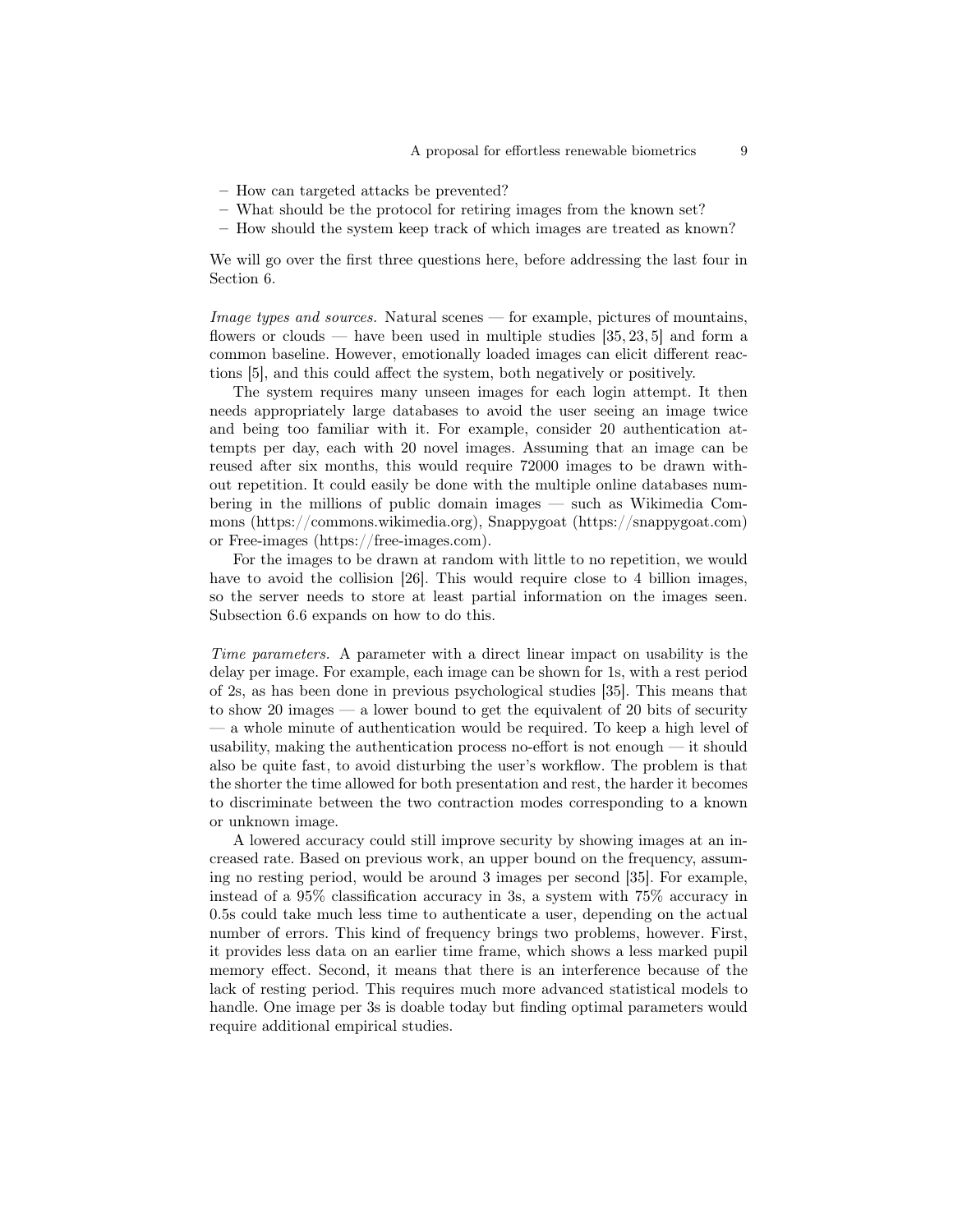Handling environmental variability. One common issue with eye biometrics is that capturing software has to accommodate for a large variability in real data. For example, pupil sizes react to cognitive load [13], but also to ambient light, alcohol and drug use, and mood. Because of this, most experiments control the luminance levels and try to keep them constant across all stimuli [19, 38]. One way to handle this in our context is to show a grey screen for a few seconds before authentication (or measure pupil sizes while the user types their login). Alternatively, we could show two or four initial images — half of them known, the others unknown — and use the reactions as a baseline for the rest of the authentication process.

# 6 Error tolerance and security considerations

## 6.1 Kinds of errors

The protocol that we described in Section 5 is prone to various errors, which can be classified into four types:

- User false negatives, where the user is not recognising an image that had previously been shown.
- User false positive, where the user recognises an image that is supposed to be unknown, as they've seen it before by coincidence (for example, by seeing it on someone else's screen).
- System misclassification, in which the pupil dilation is badly interpreted.
- Sensor or environmental error, where the hardware has a bug or something prevents the capture (because the user suddenly turns their head for example).

Probabilistic formalism. To be formal, we can integrate the previous errors into probabilities that the user is correct or not, depending on what is shown to them.

The probabilities that we take into account are the following:

- The base probability  $p_u$  of being the user. We use the value  $p_u = 0.5$  in the calculations in the following.
- The probability  $p_s$  of the user to successfully classify an image. Unless stated otherwise, we assume that this probability is 0.95. The analogous probability for the adversary is fixed to be 0.5 throughout the paper.
- The probabilities  $p_x$  and  $p_y = 1-p_x$  of being shown an unknown (respectively known) image.
- The probabilities  $p_{x_0}$  and  $p_{x_1} = 1 p_{x_0}$  that the user does not recognise (respectively recognises) an unknown image.
- The probabilities  $p_{y_0}$  and  $p_{y_1} = 1 p_{y_0}$  that the user does not recognise (respectively recognises) an already known image.

The next question is whether  $p_x$  should be equal to  $p_y$ .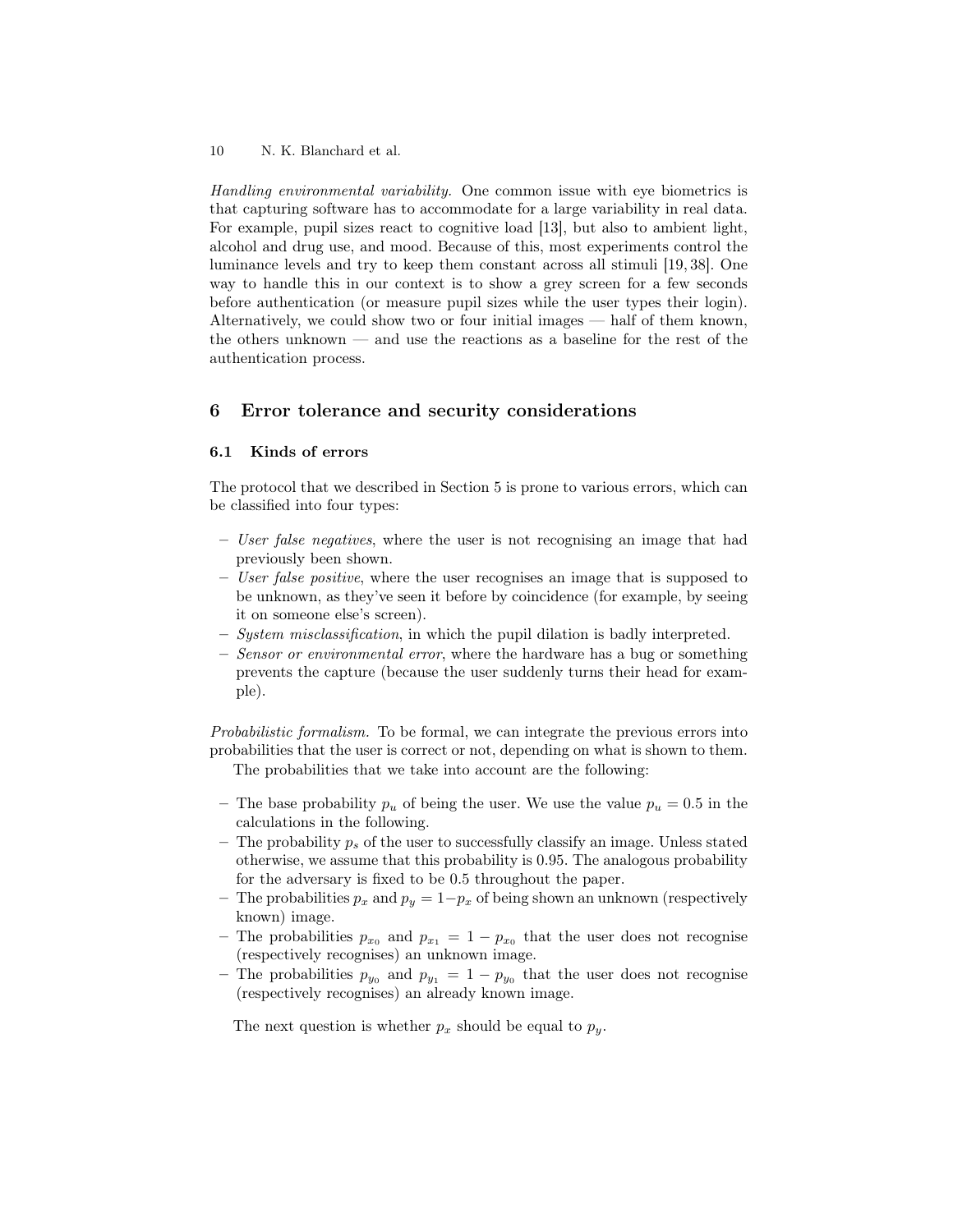#### 6.2 Showing more unknown or known images

Let us now consider a model in which the two probabilities  $p_x$  and  $p_y$  are not necessarily equal, and the adversary classifies any image as "unknown" with a probability x and as "known" with probability  $1 - x$ . We then get the following result:

Lemma 1. The optimal strategy for the adversary is to classify every image as "unknown" if  $p_x > p_y$ , and as "known" if  $p_y > p_x$ .

*Proof.* Without loss of generality, let us assume that  $p_x > p_y$ . This implies in particular that  $p_x > 0.5$ . In this case, the probability for the adversary to successfully authenticate after being shown  $n$  images is:

$$
p'_s(x) = p_x x + (1 - p_x)(1 - x) = (1 - p_x) + (2p_x - 1)x.
$$

Because  $p_x > 0.5$ , the function  $p'_s$  increases when x increases. Therefore, the optimal strategy for the adversary is to set  $x = 1$ .

With the optimal strategy, the probability for the adversary to succeed the authentication after being shown n images is  $\max(p_x, p_y)^n$ . As such, we have an interest in setting  $p_y = p_x = 0.5$ , which minimises this probability.

#### 6.3 Handling the probability of an error

In our first model, we assume that  $p_x = p_y = 0.5$ . In addition, the adversary in this model randomly guesses whether an image is known or unknown to the user with probability 0.5.

We are interested in comparing the probabilities of successful authentication for the user and the adversary. These probabilities depend on two parameters: the number  $n$  of shown images and the number  $e$  of errors tolerated by the system. The general formulae for the probability of the successful authentication for the user and the adversary are:

$$
\sum_{i=0}^{e} \binom{n}{i} (1-p_s)^i p_s^{n-i}
$$
 and 
$$
\sum_{i=0}^{e} \binom{n}{i} (0.5)^n
$$
 respectively.

Figure 4 shows the plots for success probabilities with  $e = 0, 1, 2$  and  $p_{x_0} =$  $p_{y_1} = 0.95.$ 

## 6.4 Adaptive error probability

As seen on Figure 4, even by tolerating two errors, we eventually deny access to some users. As such, it is better to use an adaptive system where the probability of being the adversary is computed after each round.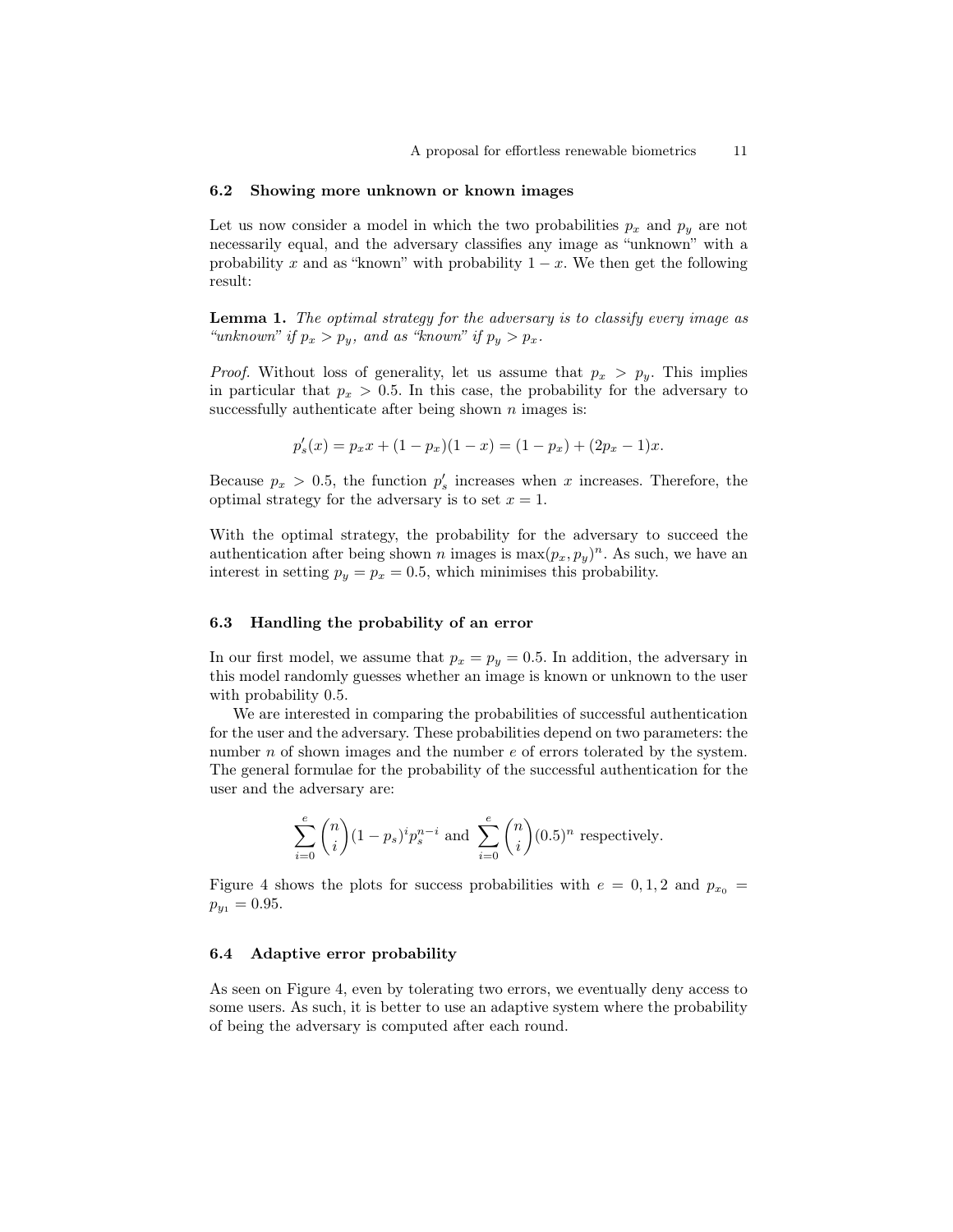

Fig. 4. Success probabilities of the user and an adversary to authenticate in the system, where different curves correspond to the number of errors tolerated by the system. Note that the probability axis is log-scaled. The same curve are shown again on the bottom with a larger logarithmic scale.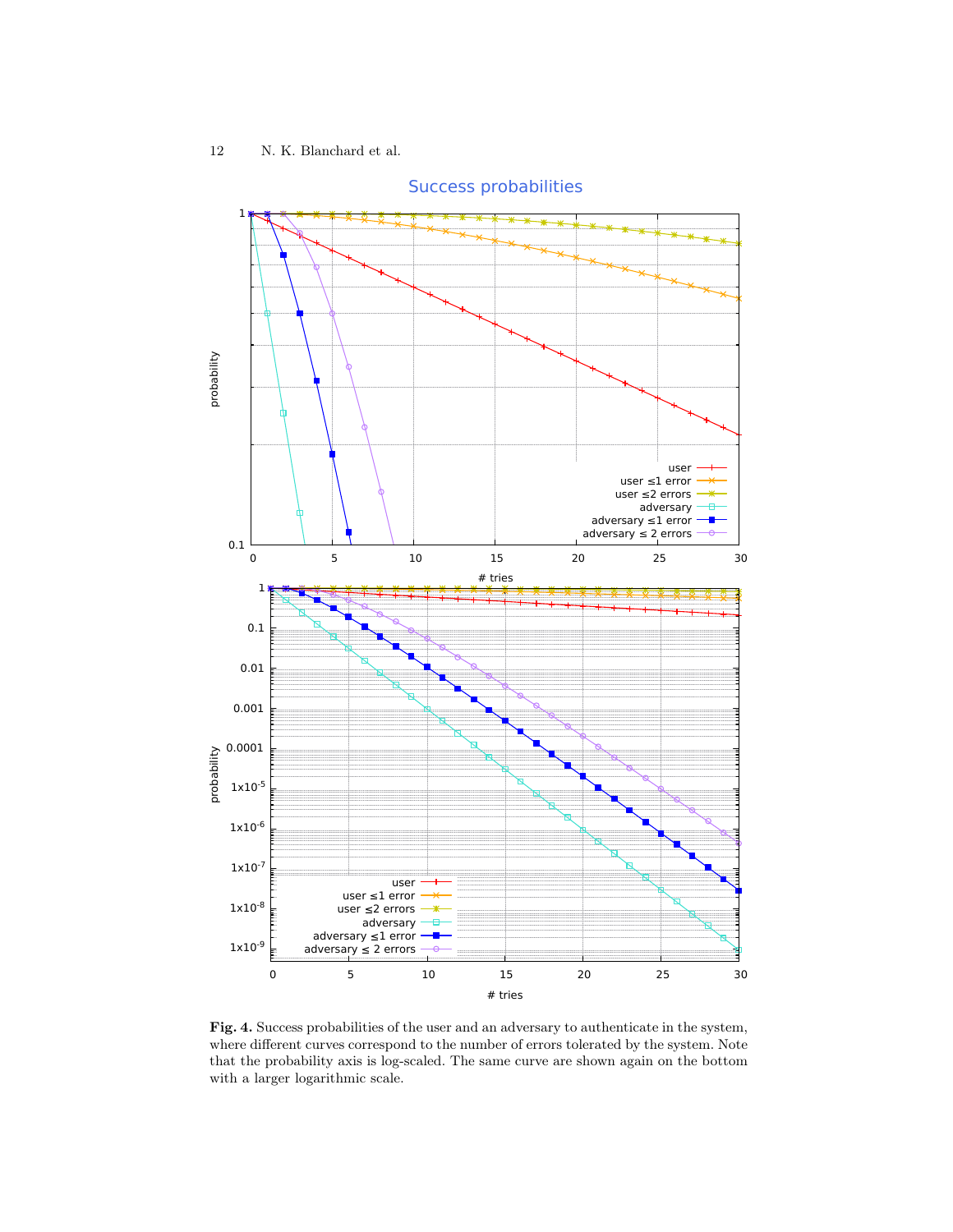

Fig. 5. The probability of the person who tries to authenticate being an adversary after an error occurred after each 5 images. The curve above and below take as base probability  $p_s$  of the user to be correct to be equal to 0.95 and 0.8 respectively.

The probability of being the adversary after n shown images with at most  $e$ errors can be found using Bayes' theorem:

$$
\frac{\sum_{i=0}^{e} {n \choose i} (0.5)^n (1-p_u)}{\sum_{i=0}^{e} {n \choose i} (1-p_s)^i p_s^{n-i} p_u + \sum_{i=0}^{e} {n \choose i} (0.5)^n (1-p_u)}.
$$

We ran exact numbers for a user that tries to authenticate but is misclassified every fifth image. Figure 5 shows how the probability of being a real user evolves in this context, and that it depends weakly on the server's stored probability that a user is misclassified. Even in a scenario where the user makes a mistake every five pictures — much higher than real data would indicate — the system has a lower error rate than all current biometric authentication systems in at most 27 challenges.

## 6.5 Preventing targeted attacks

A brute-forcing adversary has an exponentially small probability of success, as long as they don't remember which images have been shown. However, an adversary could memorise previously shown images. Let us denote by  $N$  the total size of the pool of known images, which could be estimated by the adversary, and by  $N'$  the number of images seen by the adversary. Once an adversary sees an image, necessarily this image is known to the user. Therefore, the adversary always classifies such an image as "known" if it appears again. On the other hand, if the adversary has not seen an image before, we fix a probability  $\frac{N'}{N}$  that the adversary classifies the image as unknown.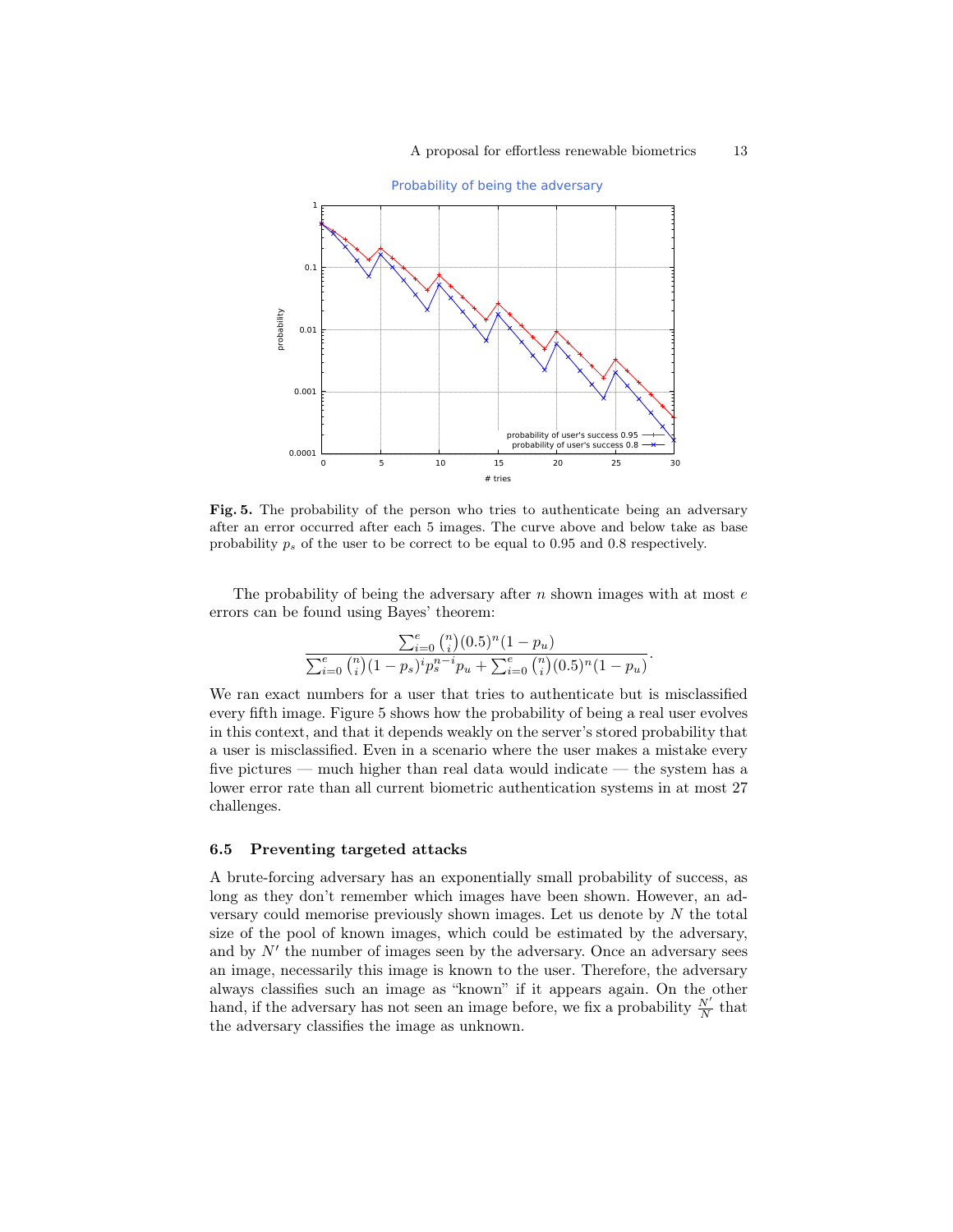We will compute the probability of successful classification for the adversary separately for images that are known and unknown to the user, which are:

$$
\frac{N'}{N} + \left(1 - \frac{N'}{N}\right)^2
$$
 and 
$$
\frac{N'}{N}
$$
 respectively.

From these formulae, the adversary has at least 75% of success on each single image if  $N'/N \geq 0.75$ . We will denote this ratio as  $\varepsilon$ . We can estimate the expected number A of attempts by the adversary to know at least a proportion  $\varepsilon$  of the whole number N of images. This problem is related to the so-called coupon collector's problem. From the formula in [14, Section 2.1], we get:

$$
A = N \sum_{i=\varepsilon N}^{N} \frac{1}{i} \sim N \ln\left(\frac{1}{1-\varepsilon}\right) \approx 1.39N.
$$

We should then stop an adversary from obtaining too many images. If new images are added at every login, we get that N should quickly be in the hundreds. This means that a targeted attack would require many login attempts. This would get detected by the system which could create a lock-out. An alternative would be to increase  $P(x)$  when many errors are detected and re-using old pictures, making brute-force easier but targeted attacks harder.

#### 6.6 Constraint on a generalised use

To be sure that the protocol is scalable, having many different accounts with different services should not create any problem. One issue comes from the reuse of similar image databases. It is quite related to the problem of not showing the same pictures again by keeping track of which ones were seen, with the problem that there is no common database.

One improvement over the naive method of randomly selecting images is to select sets of 10 or 20 images. This lowers the probability of getting a familiar set, at the cost of obtaining all positives when a known set is used (in which case it is quite easy for the server to notice and cancel that set). Still, if all services apply this method with the same categorisation of images into sets, the probability of collision gets divided by 10.

This also means that less information has to be stored about which images have been seen. Depending on future empirical research on the performance of generated and composite images, a database of  $10^{10}$  artificial images could be used naively for improved performance. This is just one of many potential improvements to the Reflexive Memory Authenticator, and we will now discuss a few other options.

## 7 Extensions and discussion

#### 7.1 Potential extensions

Besides the potential optimisations already mentioned, we want to mention three ways to extend and improve this protocol. The first would be to reduce the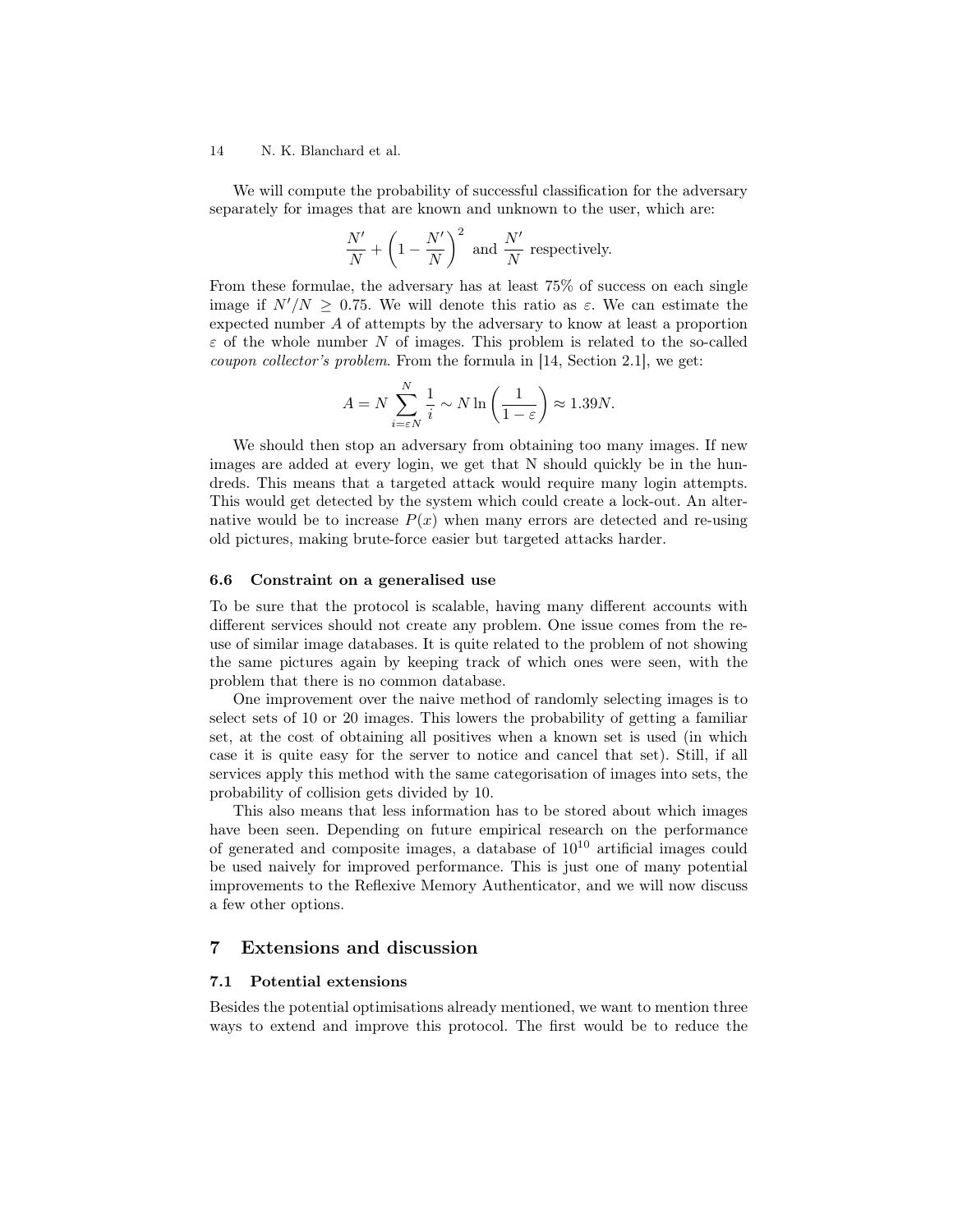waiting time. This could be done by using loading times as an opportunity to show some images. The background images while the user waits or types their information could also be used as a way to create a baseline.

A second possibility would be to use this kind of protocol for continuous authentication, with an image being shown periodically, especially after extended pauses to make sure that the person using the device is the correct one. Such approaches would add security in the most critical times. As this interruption can be costly to the user, care has to be taken to ensure that it does not disrupt the workflow. This could be improved by using ideas from the field of considerate computing [45]. As such, the image challenges should not be shown while the user is typing, talking, making selections, or being presented with a complex decision or action. Instead, it would be better to challenge them as they are preparing to change task: closing a file or a tab, for example.

Finally, there is still a controversy about how much the brain really reacts to images shown for very brief durations (e.g. 30ms). An effect can be seen in certain cases, especially when it comes to pupil behaviour, where it can prime the user for faster reaction [19]. If that could be controlled, inserting test images within a short video could make a longer authentication process more bearable. However, this might bother some users conceptually, and it would require better models of pupil contraction.

This method could also be used in a more worrisome way, as it could allow an adversary to identify users without their knowledge or consent, by showing discreet images and studying their pupil reactions. It would be possible to counter this by making some mental computations, which affect pupil size, but this counter requires being aware that the test is ongoing. Even without going as far as identifying users, this pupil biometrics also have the potential to be used to expose the emotional state of the user — as well as whether they are intoxicated.

## 7.2 Testing reflexive pupil biometrics

One central outcome of this paper is that we need specific empirical studies on pupil sizes in memory effects, especially in the context of classification. Such efforts would not just improve the performance and understanding of the Reflexive Memory Authenticator, but also answer some fundamental questions. Many are still open:

- How fast can the system accurately discriminate between a familiar and a new image?
- What interactions need to be considered when using a resting period or when presenting many stimuli in a row, and can the interference be compensated?
- We currently try to get a single bit, but how much information can be reliably obtained by the dilation response? This could be done by allowing the classification to estimate the strength of recall instead of simply checking whether the image is familiar.
- How sensitive is the pupil reaction to the showing of pictures that are closely related to ones that are known or were recently shown?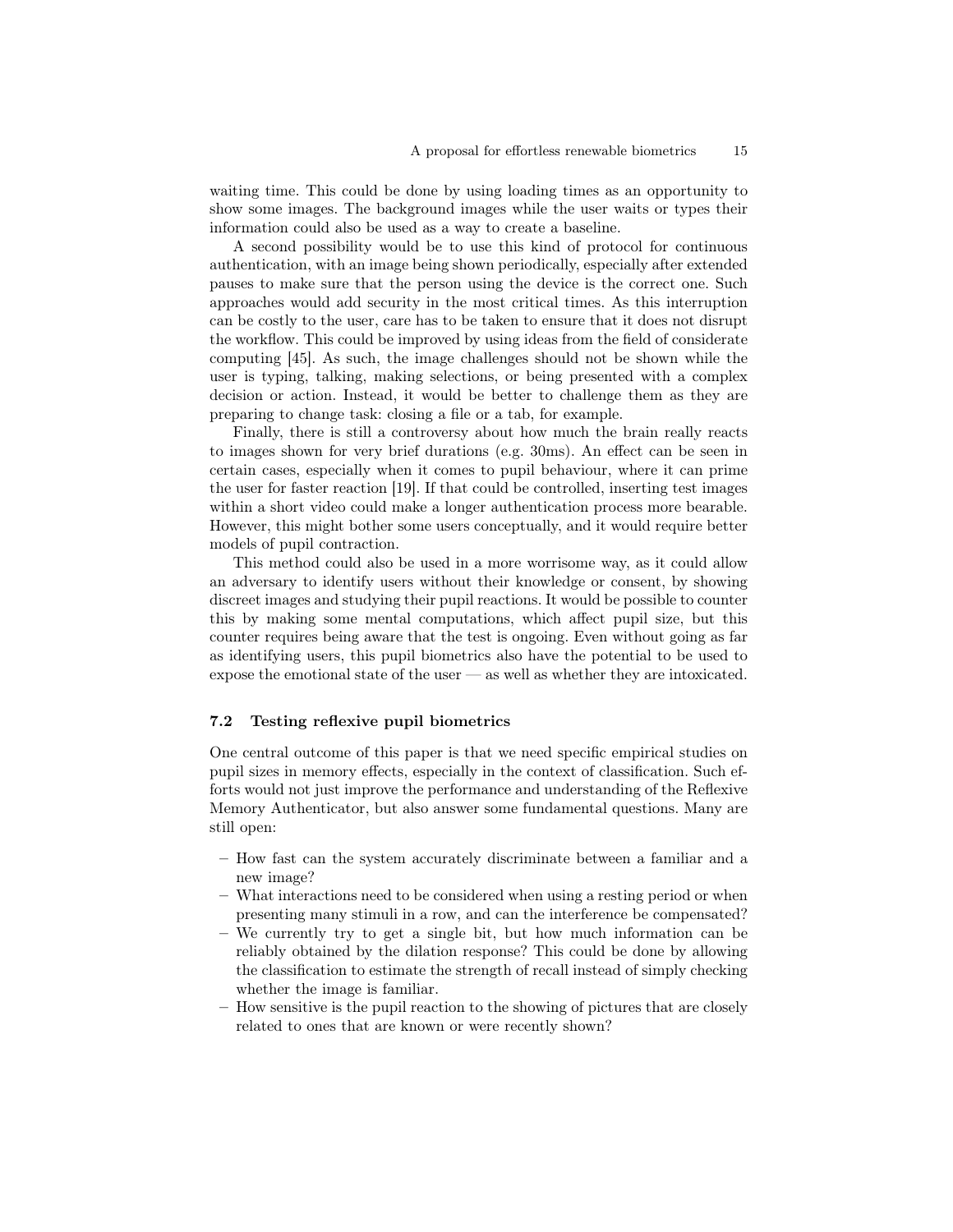- 16 N. K. Blanchard et al.
- How is it affected by using synthetic or composite images?
- How usable would showing this stream of pictures be, and how would users react to it, especially in high frequencies? Could ocular fatigue be a problem?

# References

- 1. Asghar, H.J., Li, S., Pieprzyk, J., Wang, H.: Cryptanalysis of the convex hull click human identification protocol. International Journal of Information Security  $12(2)$ , 83–96 (2013)
- 2. Ashby, C., Bhatia, A., Tenore, F., Vogelstein, J.: Low-cost electroencephalogram (eeg) based authentication. In: 5th International IEEE/EMBS Conference on Neural Engineering – NER. pp. 442–445. IEEE (2011)
- 3. Bednarik, R., Kinnunen, T., Mihaila, A., Fränti, P.: Eye-movements as a biometric. In: Kalviainen, H., Parkkinen, J., Kaarna, A. (eds.) Image Analysis. pp. 780–789. Springer Berlin Heidelberg, Berlin, Heidelberg (2005)
- 4. Bowyer, K.W., Hollingsworth, K., Flynn, P.J.: Image understanding for iris biometrics: A survey. Computer Vision and Image Understanding 110(2), 281–307 (May 2008)
- 5. Bradley, M.M., Lang, P.J.: Memory, emotion, and pupil diameter: Repetition of natural scenes. Psychophysiology 52(9), 1186–1193 (2015)
- 6. Brostoff, S., Sasse, M.A.: Are passfaces more usable than passwords? a field trial investigation. In: McDonald, S., Waern, Y., Cockton, G. (eds.) People and Computers XIV — Usability or Else!: Proceedings of HCI. pp. 405–424. Springer London, London (2000)
- 7. Chiasson, S., Biddle, R., van Oorschot, P.C.: A second look at the usability of click-based graphical passwords. In: Proceedings of the 3rd Symposium on Usable Privacy and Security. pp. 1–12. SOUPS '07, ACM, New York, NY, USA (2007)
- 8. Choudhury, B., Then, P., Issac, B., Raman, V., Haldar, M.: A survey on biometrics and cancelable biometrics systems. International Journal of Image and Graphics 18 (01 2018)
- 9. Cody, S.: Do Only The Eyes Have It? Predicting Subsequent Memory with Simultaneous Neural and Pupillometry Data. Master's thesis, The Ohio State University (2015)
- 10. Curran, M.T., Yang, J.k., Merrill, N., Chuang, J.: Passthoughts authentication with low cost EarEEG. In: IEEE 38th Annual International Conference of the Engineering in Medicine and Biology Society – EMBC. pp. 1979–1982. IEEE (2016)
- 11. Das, R., Maiorana, E., Campisi, P.: Eeg biometrics using visual stimuli: A longitudinal study. IEEE Signal Processing Letters 23(3), 341–345 (2016)
- 12. Deravi, F., Guness, S.P.: Gaze trajectory as a biometric modality. In: Biosignals. pp. 335–341 (2011)
- 13. Einhäuser, W.: The Pupil as Marker of Cognitive Processes, pp. 141–169. Springer Singapore, Singapore (2017)
- 14. Ferrante, M., Saltalamacchia, M.: The coupon collector's problem. Materials matemàtics pp. 0001–35 (2014)
- 15. Galdi, C., Nappi, M., Riccio, D., Cantoni, V., Porta, M.: A new gaze analysis based soft-biometric. In: Carrasco-Ochoa, J.A., Martínez-Trinidad, J.F., Rodríguez, J.S., di Baja, G.S. (eds.) Pattern Recognition. pp. 136–144. Springer Berlin Heidelberg, Berlin, Heidelberg (2013)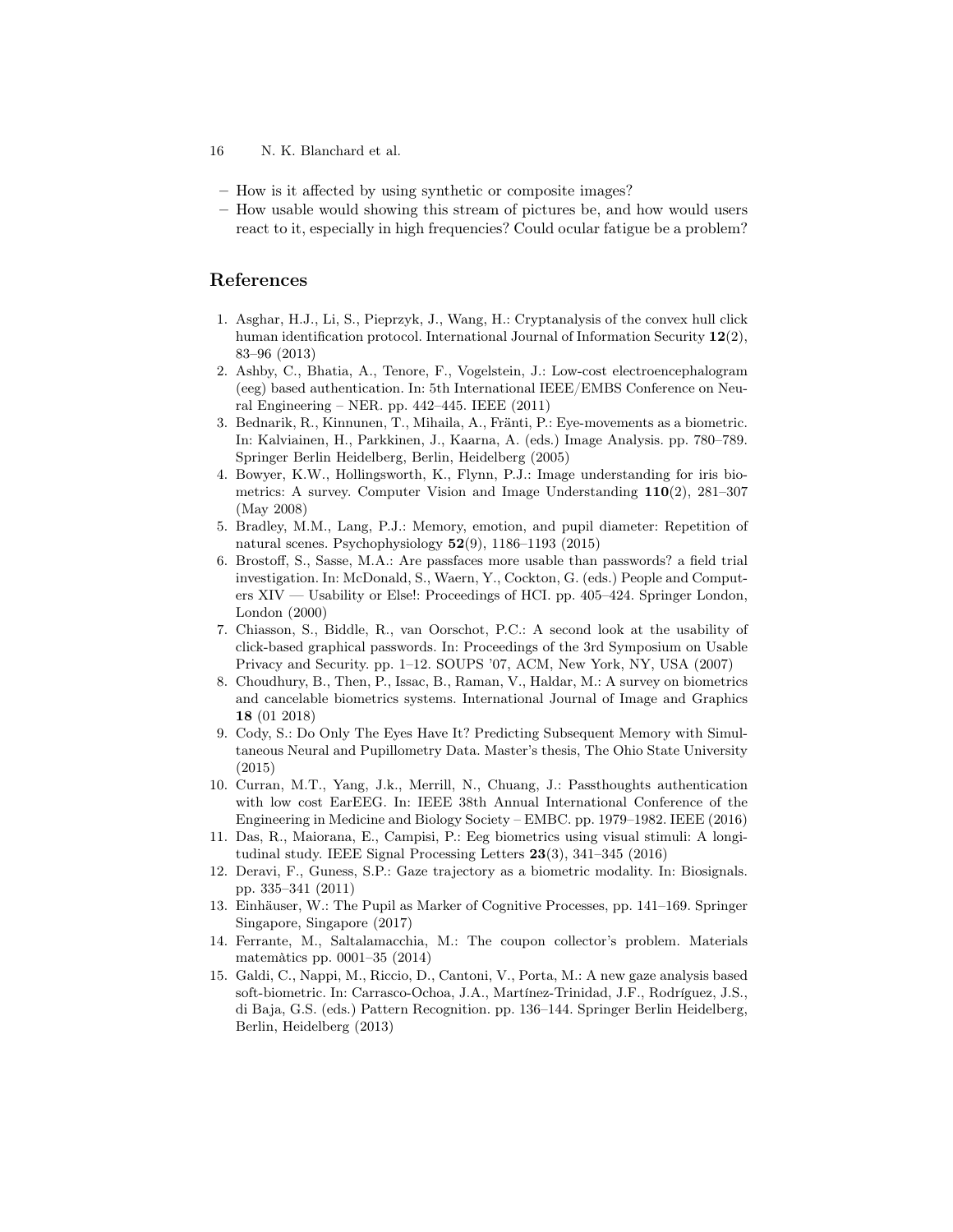- 16. Galdi, C., Nappi, M., Riccio, D., Wechsler, H.: Eye movement analysis for human authentication: a critical survey. Pattern Recognition Letters 84, 272–283 (2016)
- 17. German, R.L., Barber, K.S.: Consumer attitudes about biometric authentication. Tech. rep., University of Texas at Austin Center for Identity (2018)
- 18. Golla, M., Schnitzler, T., Dürmuth, M.: Will any password do? Exploring ratelimiting on the web. In: Who Are You ?! Adventures in Authentication (2016)
- 19. Gomes, C.A., Montaldi, D., Mayes, A.: The pupil as an indicator of unconscious memory: Introducing the pupil priming effect. Psychophysiology  $52(6)$ ,  $754-769$ (2015)
- 20. Jensen, W., Gavrila, S., Korolev, V., et al.: Picture password: A visual login technique for mobile devices. Tech. rep., National Institute of Standards and Technology (2003)
- 21. Just, M., Aspinall, D.: Personal choice and challenge questions: a security and usability assessment. In: Proceedings of the 5th Symposium on Usable Privacy and Security. p. 8. ACM (2009)
- 22. Just, M., Aspinall, D.: Challenging challenge questions: An experimental analysis of authentication technologies and user behaviour. Policy & Internet  $2(1)$ , 99–115 (2010)
- 23. Kafkas, A., Montaldi, D.: Recognition memory strength is predicted by pupillary responses at encoding while fixation patterns distinguish recollection from familiarity. The Quarterly Journal of Experimental Psychology 64(10), 1971–1989 (2011)
- 24. Karthika, S., Devaki, P.: An efficient user authentication using captcha and graphical passwords - a survey. International Journal of Science and Research p. 123 (2014)
- 25. Kasprowski, P., Komogortsev, O.V., Karpov, A.: First eye movement verification and identification competition at btas 2012. In: IEEE 5th International Conference on Biometrics: Theory, Applications and Systems – BTAS. pp. 195–202. IEEE (2012)
- 26. Klamkin, M.S., Newman, D.J.: Extensions of the birthday surprise. Journal of Combinatorial Theory 3(3), 279–282 (1967)
- 27. Kollreider, K., Fronthaler, H., Bigun, J.: Evaluating liveness by face images and the structure tensor. In: IEEE 4th Workshop on Automatic Identification Advanced Technologies – AutoID. pp. 75–80 (Oct 2005)
- 28. Lashkari, A.H., Farmand, S., Zakaria, O.B., Saleh, R.: Shoulder surfing attack in graphical password authentication. International Journal of Computer Science and Information Security – IJCSIS  $6(2)$  (2009), http://arxiv.org/abs/0912.0951
- 29. Lee, C., Kim, J.: Cancelable fingerprint templates using minutiae-based bit-strings. Journal of network and computer applications 33(3), 236–246 (2010)
- 30. de Leeuw, K.M.M., Bergstra, J.: The History of Information Security: A Comprehensive Handbook. Elsevier Science (2007)
- 31. Loftus, G.R.: Eye fixations and recognition memory for pictures. Cognitive Psychology 3(4), 525–551 (1972)
- 32. Marcel, S., Millán, J.d.R.: Person authentication using brainwaves (EEG) and maximum a posteriori model adaptation. IEEE transactions on pattern analysis and machine intelligence 29(4) (2007)
- 33. Moon, D., Yoo, J.H., Lee, M.K.: Improved cancelable fingerprint templates using minutiae-based functional transform. Security and Communication Networks 7(10), 1543–1551 (Oct 2014). https://doi.org/10.1002/sec.788
- 34. N. Shepard, R.: Recognition memory for words, sentences, and pictures. Journal of Verbal Learning and Verbal Behavior 6, 156–163 (02 1967). https://doi.org/10.1016/S0022-5371(67)80067-7